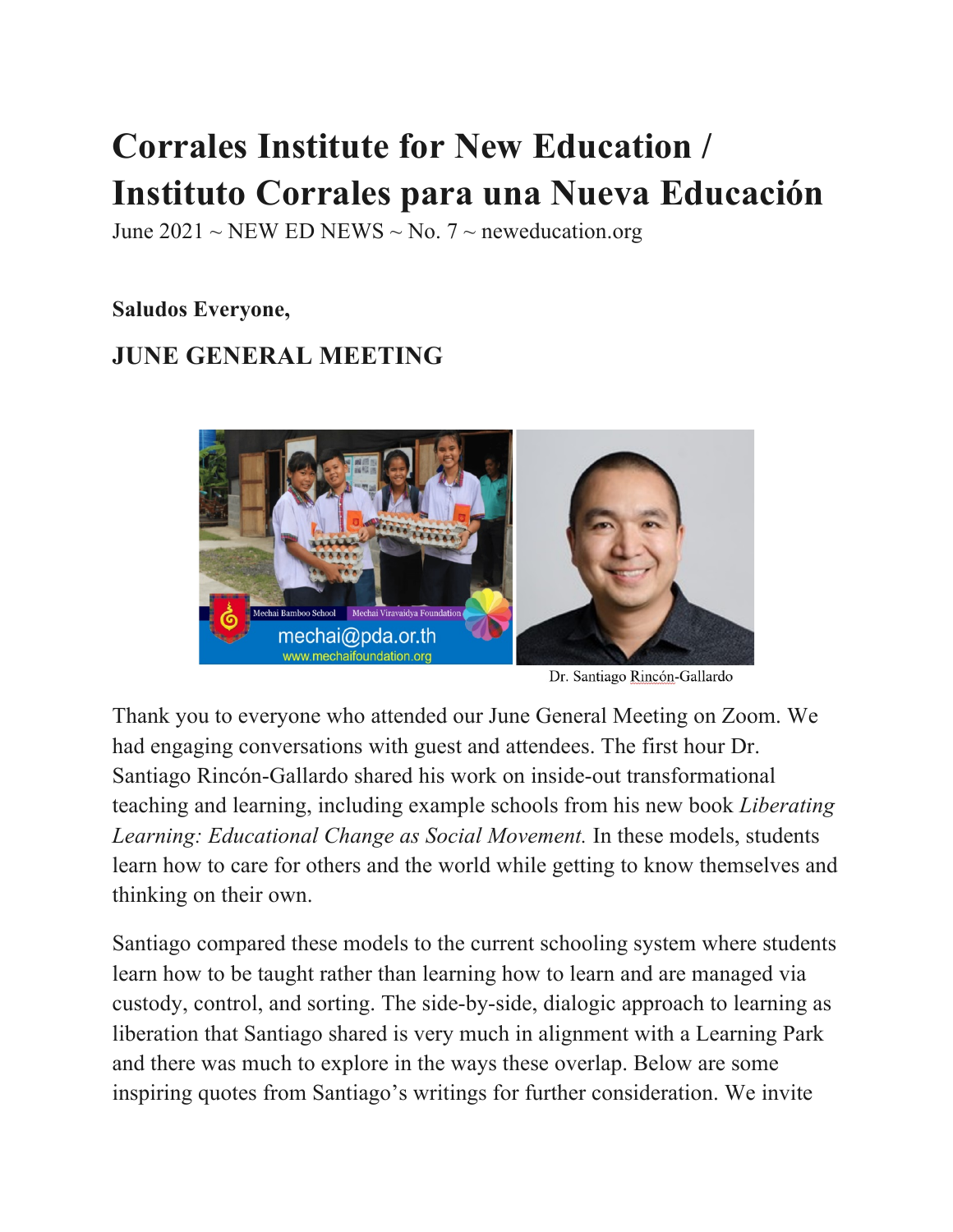you to read some of his work on the Readings page of our website or to check out his websites for more:

www.LiberatingLearning.com and RinconGallardoSantiago.academia.edu.

The second hour we began by watching an 11-minute video introduction to The Mechai Pattana School in Thailand. In the conversation that followed, we compared and contrasted this school to a Learning Park. For instance, The Mechai Pattana School video shows how students build strong ties with their community through small business and service, which are practices aligned with a Learning Park. Additionally, the school space is a beautiful environment where agriculture and outdoor learning are integrated into student experiences much like a Learning Park.

However, there are also many differences between the two. For example, a Learning Park is built upon principles of mutualism in multi-generational learning so that adults and children are working side-by-side, learning from one another in an ongoing exchange. Additionally, unlike the Mechai Pattana School, a Learning Park is a place for making and creating, with regular opportunities to experiment using a variety of tools over long periods of time. For more, check out the video on the readings page of our website.

### **SITE REVIEWS**

Members of our Site Search Committee shared three new reviews at our June board meeting: Chattanooga, TN; Eugene, OR; and Salinas, CA. Although all three communities have favorable elements, we noted that Salinas and Eugene were especially promising in areas of innovative educational experimentation and plentiful, fertile land. Next areas to be reviewed include communities in Iowa, North Carolina, Colorado, Louisiana, and Georgia. If you have a community that you think might be suited for a Learning Park and that we should add to our one hundred reviews, please email your recommendations to Michelle.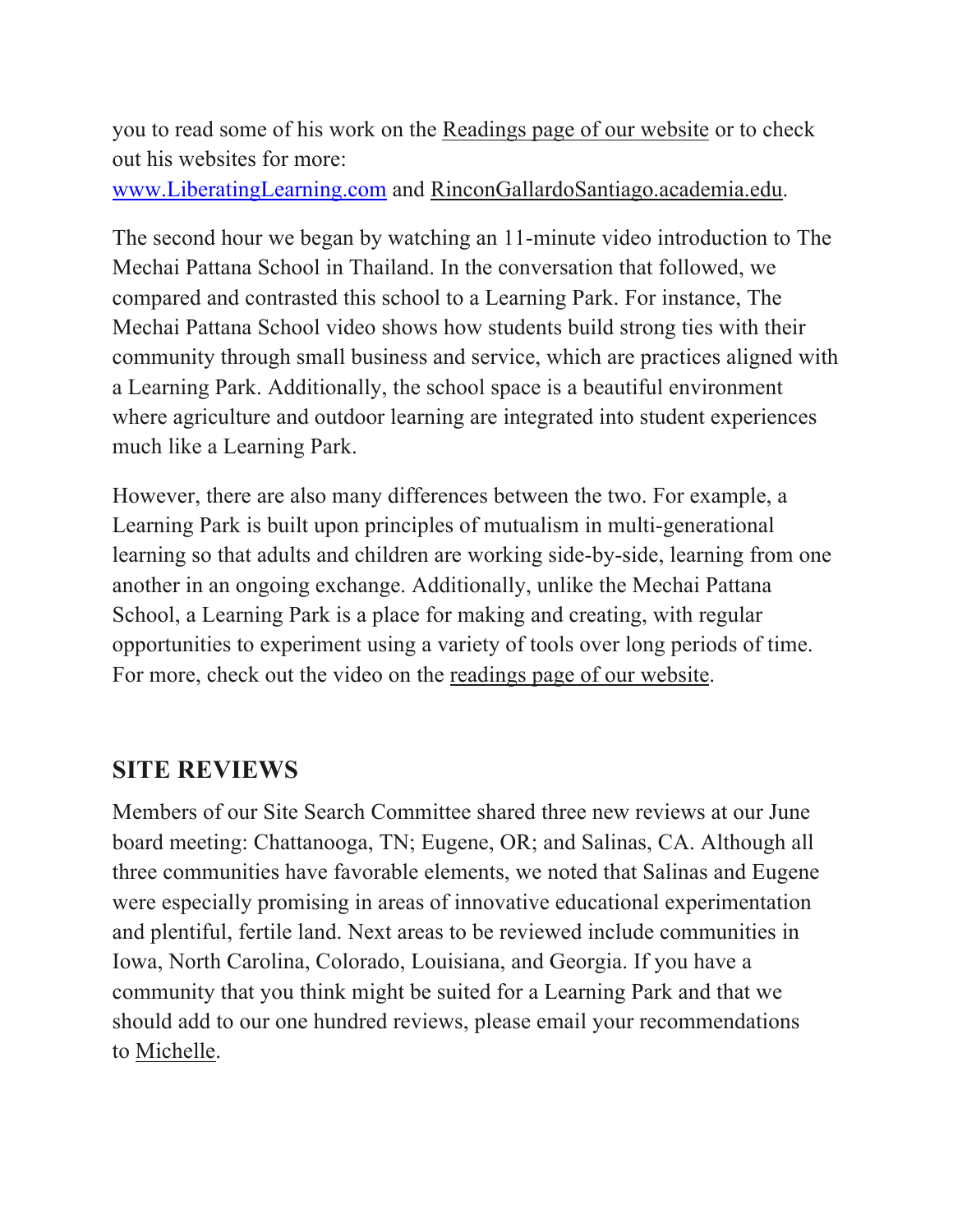## **SEARCH FOR NEW CINE PROJECT MANAGER**

Our current Project Manager, Michelle Jewett, has received a Fulbright and will be heading to Norway in August! Please join us in congratulating her on this exciting opportunity to live and teach abroad for a year. We plan to fill this vacancy by mid-September and invite you to apply and/or share this posting with folks you think might be interested. For more about the position check out the Scope of Work on our website. Please use our contact page to send resume and interest by early August.

### **SUPPORT THE CORRALES INSTITUTE FOR NEW EDUCATION**

CINE requests your financial support to take its next steps toward realizing a new education in a new place of learning. CINE is a 501(c)(3) nonprofit organization. All contributions are tax-exempt and will be welcome. We will return a letter that you may use for tax purposes. You may donate via PayPal from our website. You may request wiring instructions to CINE's bank account, or address checks to: Corrales Institute for New Education, P.O. Box 1148, Corrales, NM 87048.

#### **Santiago Rincón-Gallardo**

The pedagogies inspired by both Dewey and Freire, when fully embraced and acted upon, are powerful vehicles for deep learning. There might be important differences in what each of these influential thinkers consider as the key problems to solve. But I believe there is a larger and more important fight to fight than Freire vs. Dewey. It is deep learning vs. schooling as we have known it. And we have a much better chance of winning if Freire and Dewey join forces.

Not only were schools not designed to foster learning. In many ways, they get in the way of learning. They do this through prioritizing compliance, compartmentalizing knowledge, creating